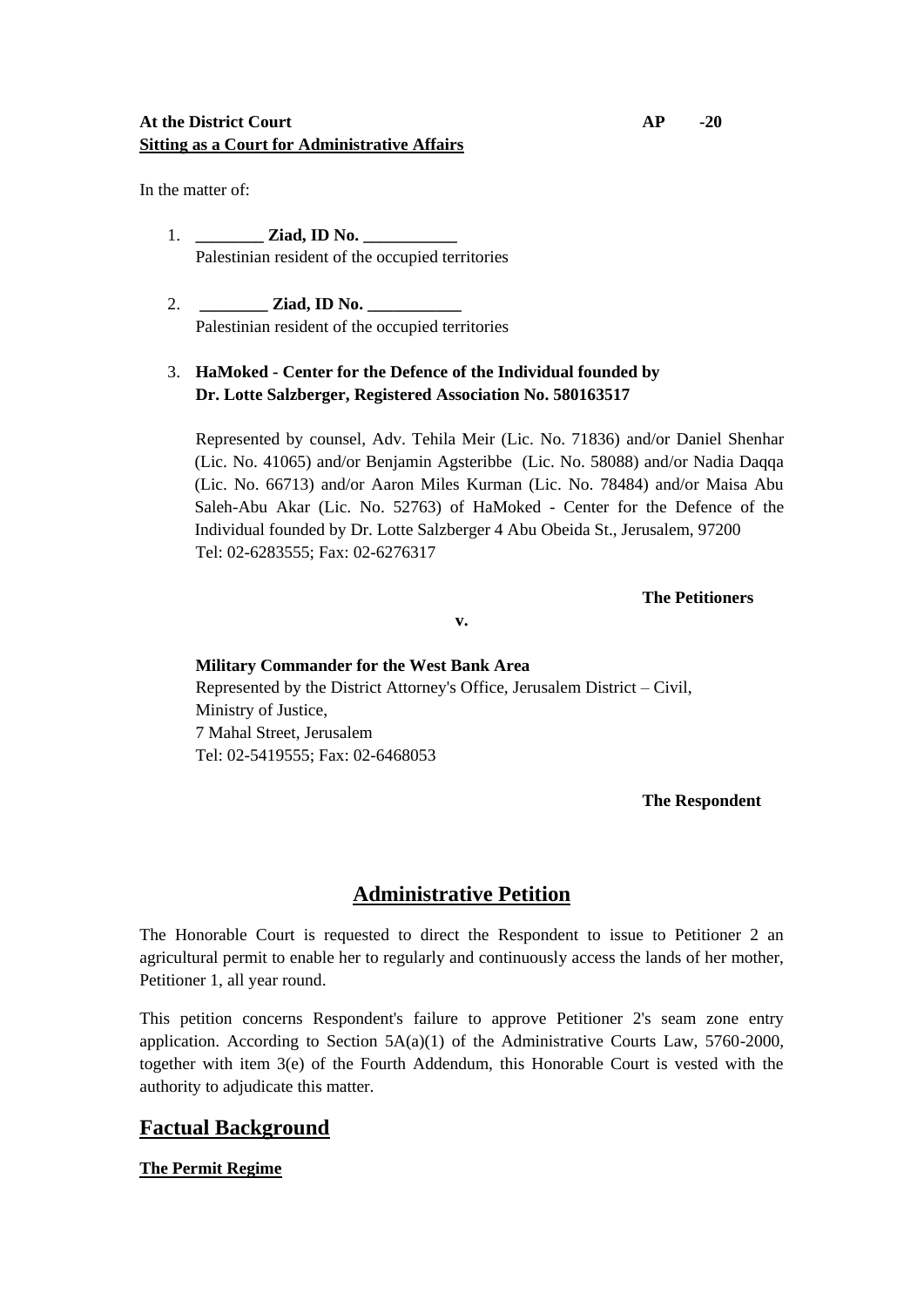- 1. In 2002 the Government of Israel decided to build the separation fence. A number of petitions were filed regarding both the legality of building the fence as a whole and the legality of specific parts of its route. In the judgments given in these petitions, the court ruled that the legality of the route of the fence rests on whether it strikes a proper balance between the security considerations underlying it and protection for the human rights of the protected persons (see, for instance, HCJ 2056/04 **Beit Sourik Village Council v. Government of Israel**, IsrSC, 58(5) 807 (2004); HCJ 7957/04 **Mara'abeh v. Prime Minister of Israel**, IsrSC 60(2) 477 (2005); HCJ 5488/04 **A-Ram Local Council v. Government of Israel**, (reported in Nevo, December 13, 2006); and HCJ 8414/05 **Yasin v. Government of Israel**, IsrSC 62(2) 822 (2007)).
- 2. The route chosen for the separation fence resulted in significant sections of it being built inside the West Bank. Once these sections were built, the Respondent declared the areas that remained between the fence and the Green Line to be closed zones, referred to jointly as the "seam zone." Entry into this area and presence therein are prohibited without a special permit for this purpose. The access ban does not apply to residents of the State of Israel or tourists, who may enter the seam zone as they please.
- 3. Shortly after the first closure declaration regarding the seam zone, which was signed on October 2, 2003, petitions were filed against the permit regime. These actions challenged the legality of closing the seam zone to Palestinians and requiring them to obtain special permits in order to enter it. The ruling in these petitions was delayed for more than seven years, until judgments were delivered in the petitions against the separation fence, which were pending before the court at the time. As a result, the judgment in HCJ 9961/**03 HaMoked - Center for the Defence of the Individual founded by Dr. Lotte Salzberger v. Government of Israel** (reported in Nevo, April 5, 2011, hereinafter: the **permit regime judgment**) was penned while taking the separation fence as a matter of fact and looked at the harm the permit regime causes Palestinian residents as distinct from the harm caused by the fence itself.
- 4. The permit regime judgment examined the harm caused by the seam zone's closure to Palestinians given the arrangements the Respondents had put in place for issuance of permits to enter the seam zone to Palestinians, including the "Seam Zone Standing Orders, Misuse of Seam Zone Entry Permit – Handling Procedures" (hereinafter: the **Seam Zone Standing Orders**), and given Respondents' contention that these arrangements would be applied permissively. The Honorable Court ruled that the harm caused to Palestinian residents was proportionate, barring several specific issues that were disqualified.
- 5. It was further clarified in the judgment that the findings on the proportionality of the harm of the permit regime on Palestinians do not preclude the possibility that "in specific cases, severe injury is caused to the rights to property and livelihood of Palestinian residents who cannot adequately farm their lands or who encounter other access difficulties, and the Respondents, on their part do not take adequate measures to minimize said injury," and that, "these cases may be reviewed within the framework of specific petitions, in which the court will be able to examine the overall arrangements that apply to a certain area, and the specific balancing which takes place therein between the rights of the residents and other interests, as was previously done in similar petitions" (paragraph 34 of the permit regime judgment).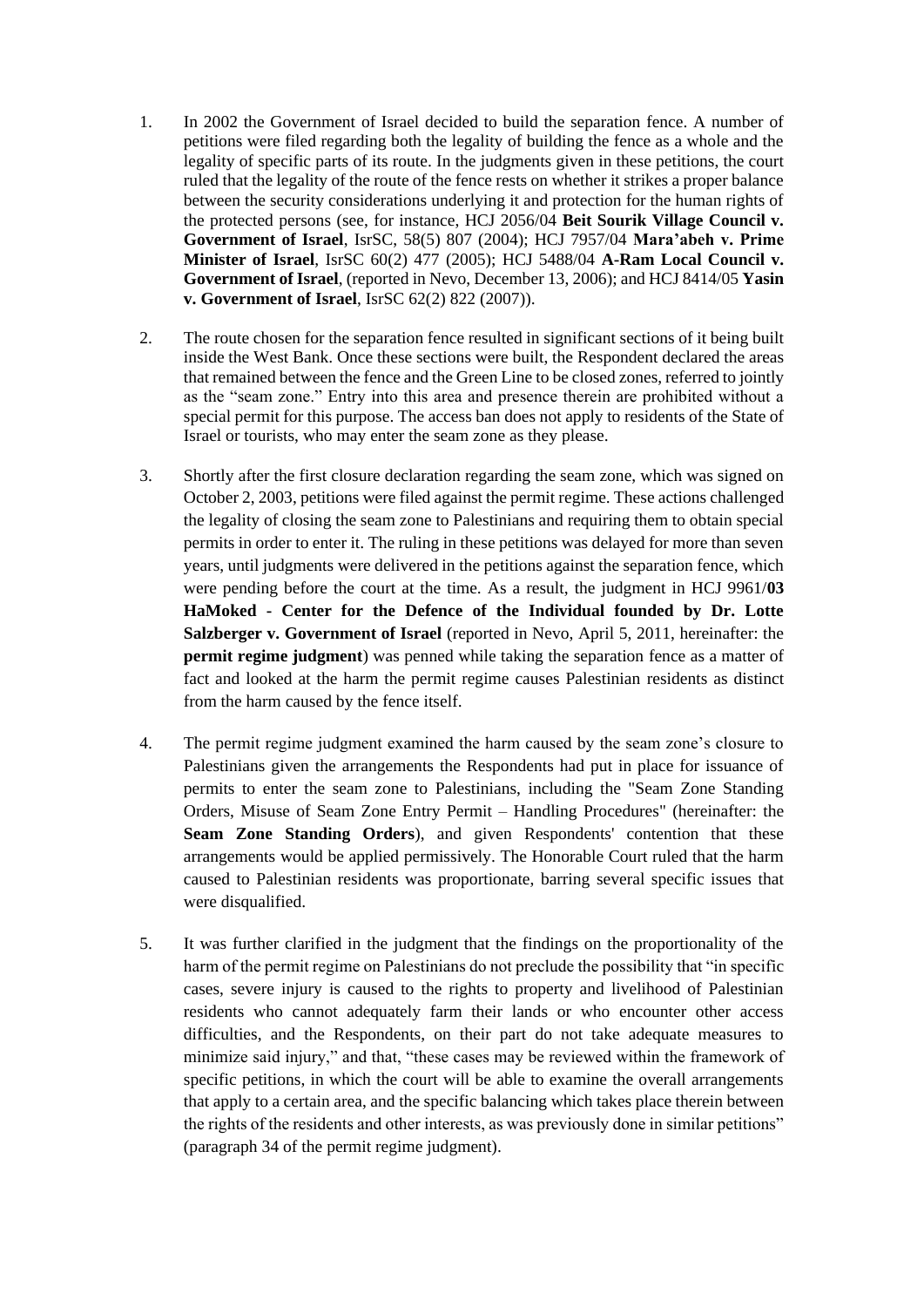6. According to data recently received from the Respondent, **the percentage of denials of seam zone entry applications submitted by land owners has increased over the last five years from 24% to 72%**, such that the current implementation of the permit regime is totally different from that which was presented to the court when the legality of the permit regime was discussed. The persons harmed by Respondent's denial policy are forced to apply to the court and submit individual petitions in order to receive the permits they need, as is done in the case at hand.

A copy of Respondent's letter dated November 26, 2018 is attached and marked **P/1**.

7. In September 2019 a new and extremely offensive version of the Seam Zone Standing Orders was published, whereby entry permits into the seam zone for agricultural purposes may not be received other than for a quota of several days per annum, even when the landowners themselves are concerned. However, Petitioner's application had been submitted before said procedures were published.

#### **The Parties**

- 8. **Petitioner 1** owns land in the seam zone. **Petitioner 2** (hereinafter: the **Petitioner**) is the daughter of Petitioner 1. She submitted a permit application for the purpose of cultivating her mother's land and for maintaining the family ties to the land, but her application was denied and the requested permit was not given to her.
- 9. **Petitioner 3** is a non-profit association working to promote the human rights of Palestinians in the Occupied Territories.
- 10. **The Respondent** is the military commander in the West Bank on behalf of the state of Israel.

#### **Main Facts and Exhaustion of Remedies**

11. Petitioner 1, born in 1964, is married and has two sons and four daughters, including the Petitioner. She resides in Tura al-Gharbiya, in the Jenin District.

A copy of Petitioner 1's identification card is attached and marked **P/2**.

12. Petitioner 2, born in 1984, is married and has four children. She resides in Nazlat Zeid, in the Jenin District.

A copy of Petitioner 2's identification card is attached and marked **P/3**.

13. Petitioner 1 owns land located on 'Anin lands, in the seam zone. She inherited the land from her late father, Mr. \_\_\_\_\_ \_\_\_\_\_ Abu Hamda, who had passed away in 1980. The plot consists of 266 dunams. Mr. Zeid was the owner of one third of the ownership rights in the plot. The plot was not actually divided.

A copy of the property tax extract is attached and marked **P/4**.

A copy of the inheritance order is attached and marked **P/5**.

14. The Petitioner received in the past permits for agricultural purposes allowing her access to the plot of land of her father in law. Her last permit was valid until approximately two years ago.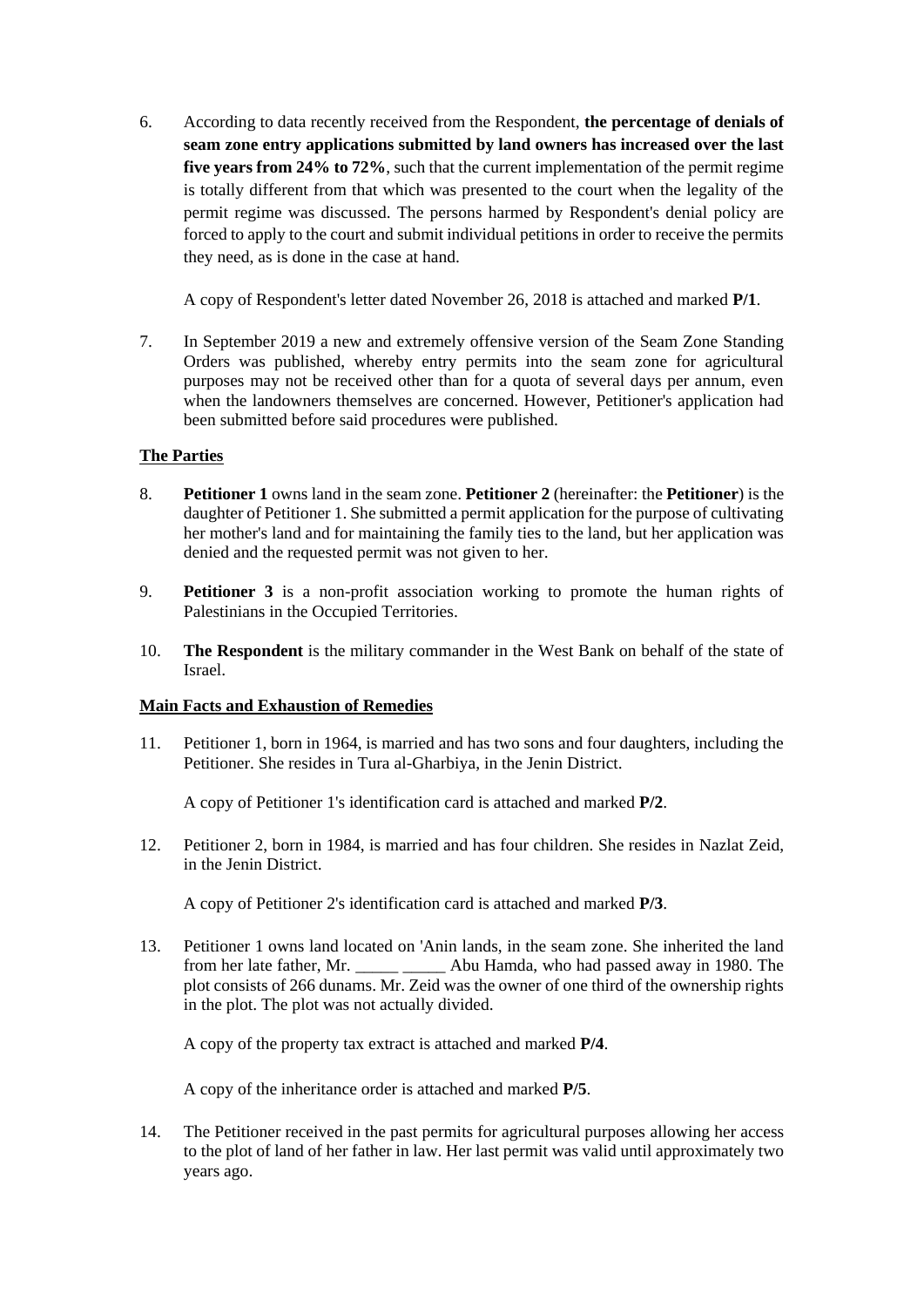- 15. The Petitioner submitted a permit application for agricultural purposes in order to access her mother's land on July 24, 2019. Her application was denied on the grounds that an up-to-date property tax extract should be provided by her. Since the property tax extract was issued a few months earlier, on March 7, 2019, said demand seemed strange to the Petitioner, and she has therefore submitted another application with the same documents by the end of August 2019. The Palestinian coordination office informed that the application had been transferred by the Palestinian coordination office to the DCO on September 22, 2019 and was not answered.
- 16. According to Respondent's procedures, it should have answered Petitioner's application within four weeks (Section 5.a. of the chapter "Timetable for Handing Different Applications").

The chapter "Timetable for Handing Different Applications" of Respondent's procedures is attached and marked **P/6**.

17. Since four weeks have passed and Petitioner's application remained unanswered, an appeal on this matter was filed by HaMoked on October 27, 2019.

A copy of the appeal is attached and marked **P/17**.

18. More than a month has passed and the appeal remained unanswered. Therefore, HaMoked contacted the civil administration public liaison officer on December 3, 2019 and requested that the Petitioner would be summoned for a hearing before the appeal committee without delay.

A copy of the letter dated December 3, 2019 is attached and marked **P/8**.

19. However, until this day no answer has been received, neither to Petitioner's application nor to the appeal which was filed in that regard and the Petitioner was not given the permit that she needs – permit for agricultural purposes, which shall allow her access to her mother's land continuously and regularly.

Hence the petition.

## **The Legal Argument**

20. The Petitioners shall argue that Respondent's failure to issue to the Petitioner a permit allowing her access to the land of her mother, Petitioner 1, severely and disproportionately violates Petitioner 1's fundamental right to property and Petitioner's fundamental right to freedom of movement in her country.

### **The Legal Background**

21. The state of Israel decided to erect a large part of the separation fence within the West Bank and to close to the Palestinians the parts of the West Bank located between the separation fence and Israel's border – the seam zone. Hence, the fundamental rights of the protected inhabitants were harmed and continue to be harmed, and particularly the rights of the owners of lands which were trapped in the seam zone. Against this backdrop it was held by the courts that the Respondent must limit to the maximum extent possible the harm caused by the separation fence to the land owners: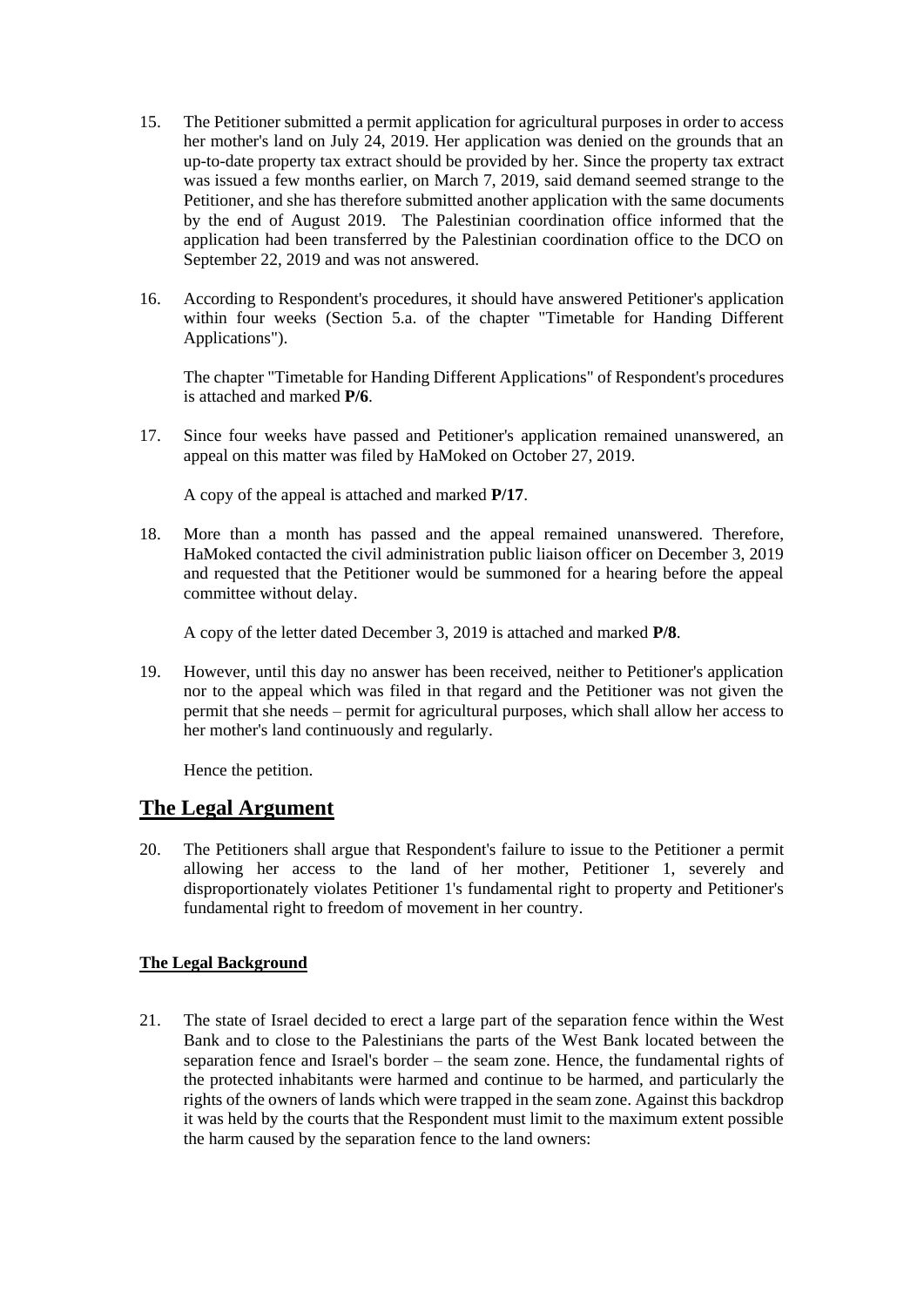Having completed the examination of the proportionality of each order separately, we should lift our gaze and examine the proportionality of the entire route of the separation fence being the subject matter of all orders. The length of the separation fence being the subject matter of the orders at hand is about forty kilometers. It harms the lives of 35,000 local inhabitants. Four thousand dunams of their lands are taken up by the route of the fence itself, and thousands of olive trees growing along the route itself are uprooted. The fence separates the eight villages in which the local inhabitants live from more than thirty thousand dunams of their lands. The vast majority of the lands are cultivated, and they include tens of thousands of olive trees, fruit trees and different agricultural crops. The permit regime which the military commander wishes to establish and which was applied to many plots of land cannot substantially prevent or reduce the severe harm caused to the local farmers. Access to the lands depends on the possibility to pass through gates with a great distance between them and which are not always open. Security checks shall be conducted at the gates, which may prevent the passage of vehicles and which shall naturally create long lines and many waiting hours. All of the above do not enable the farmers to cultivate their lands. **There are inevitably areas where the separation fence shall separate the local inhabitants from their lands. In these areas, passage must be secured reducing to the maximum extent possible the harm caused to the farmers** (HCJ 2056/04 **Beit Sourik Village Council et al. v. Government of Israel**, paragraph 82 (reported in Nevo, June 30, 2004)).

and:

The conclusion that it is impossible to establish an alternative geographic route for the fence which would be less harmful does not satisfy, in and of itself, the second proportionality test. **While examining the proportionality of the harm caused by the fence, the geographic route and the permit regime and passages to the lands located west to the fence are intertwined**. Petitioners' groves and grazing lands were disconnected by the separation fence. In this state of affairs, **the Respondents must establish reasonable crossing arrangements and an access regime to Petitioners' lands, in a manner reducing to the maximum extent possible the harm caused to them** (HCJ 4825/04 **Alian v. The Prime Minister**, paragraph 16 (reported in Nevo, March 16, 2006)).

and:

The arrangements which were established concerning the issuance of permits to those who have a permanent and occasional need, as such were specified, also satisfy, according to us, the second proportionality sub-test. As indicated by us above, we agree that the injury inflicted on this group is severe. Individuals who cultivated their lands in the seam zone, conducted their businesses there and established family and social relations, are forced at this present time, in order to preserve their way of life, to apply for an entry permit based on several limited causes. The residents of the zone itself are also injured from the regime which was applied thereto, since, against their will, the reality of their lives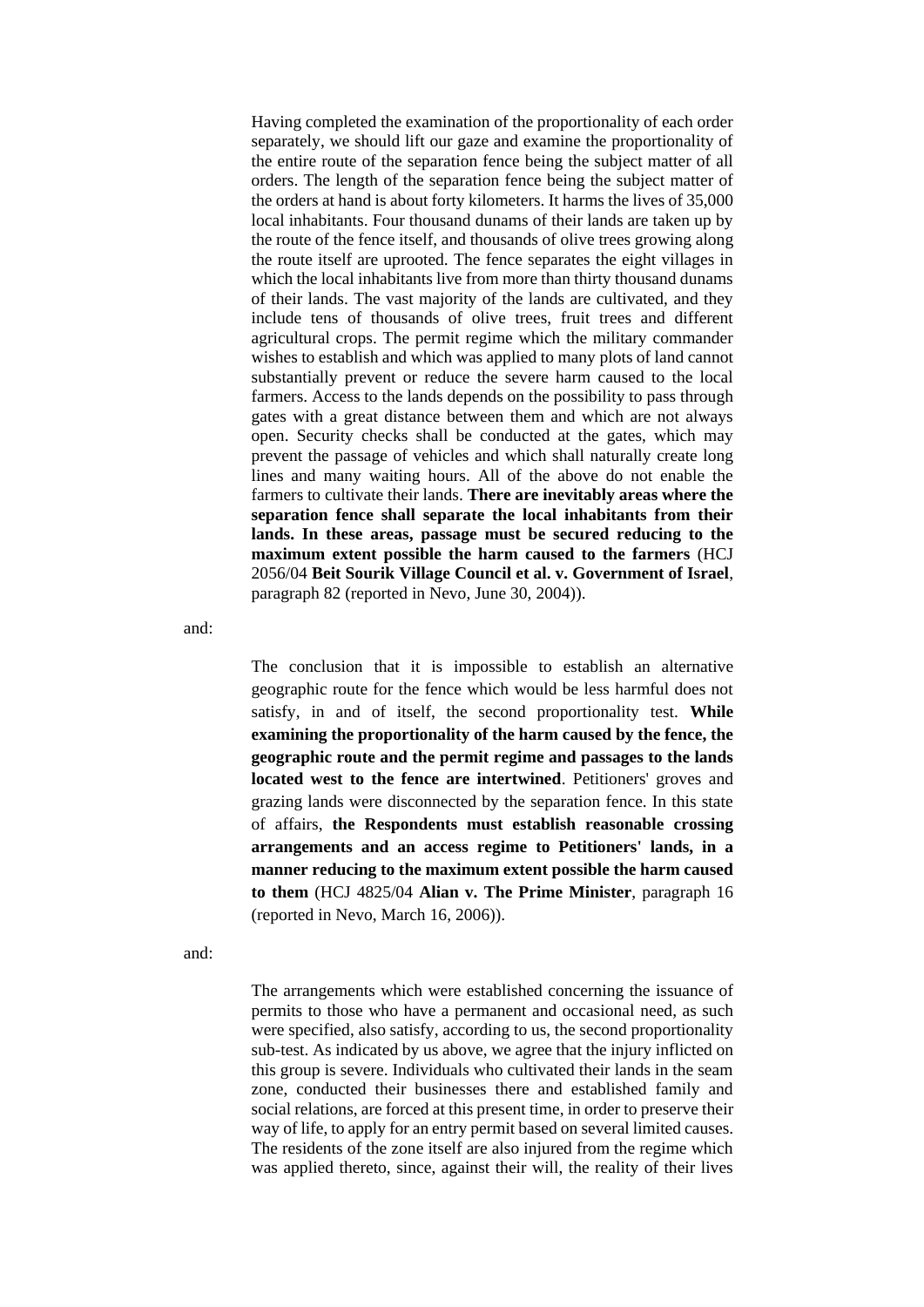becomes difficult and complex, as social and business isolation is imposed on them in their place of residence. **These injuries require the establishment of arrangements which preserve, to the maximum extent possible, the fabric of life which preceded the declaration, subject to security needs which require same.** It seems to us, that as a general rule, the arrangements which were established satisfy this requirement. We shall refer to the arrangements which concern the different interest groups (the permit regime judgment, paragraph 33).

22. As aforesaid, it was held in the permit regime judgment that the harm caused by the closure of the seam zone to Palestinians was proportionate, inter alia, based on Respondents' undertaking therein that they would implement the permit regime in a manner which would maintain the manner by which the lands were cultivated prior to the erection of the separation fence, including the cultivation of the lands by the family members of the land-owners:

> Under the circumstances at hand, prima facie, it indeed seems that the **respondents acknowledge the residents' right to continue to farm their lands and seek to enable those who have a connection to lands in the seam zone to continue to farm them, by enabling family members and other workers to assist them with their work**... It seems to us that this arrangement gives reasonable solution which minimizes the violation of the rights of the farmers, and we assume in our said determination that respondents indeed imbue with real substance their declarations concerning the importance of continuing to provide proper solutions for the needs of the framers in the Area (paragraph 34).

#### **Violation of the right to property**

23. The right to property is a fundamental right, entrenched in section 3 of the Basic Law: Human Dignity and Liberty, protecting the rights of all human beings, as well as in the international conventions relevant to the occupied territories:

> The right to property is one of the fundamental human rights. This right was recognized as a fundamental right which should be protected by the judgments of this court (see for instance: HCJ 390/79 **Dweikat v. Government of Israel**, IsrSC 34(1), 14-15; HCJFH 4466/94 **Nuseibeh v. Minister of Finance**, IsrSC 49(4) 68, 83-85) and was even expressly and constitutionally entrenched in section 3 of the Basic Law: Human Dignity and Liberty. This right is also recognized by international law and with respect to territories held under belligerent occupation it is entrenched, inter alia, in the Hague Convention and in the Fourth Geneva Convention (HCJ 1890/03 **Bethlehem Municipality v. State of Israel and Ministry of Defence**, paragraph 20 of the judgment of the Honorable Justice (as then titled) Beinisch (February 3, 2005; hereinafter: **Bethlehem Municipality Judgment**)).

24. Harming the property rights of protected inhabitants is prohibited unless it is necessary to protect human lives and is vital for this purpose:

> "The obligation to protect security may, at times, result in an inevitable harm to private property... protecting human lives and bodily integrity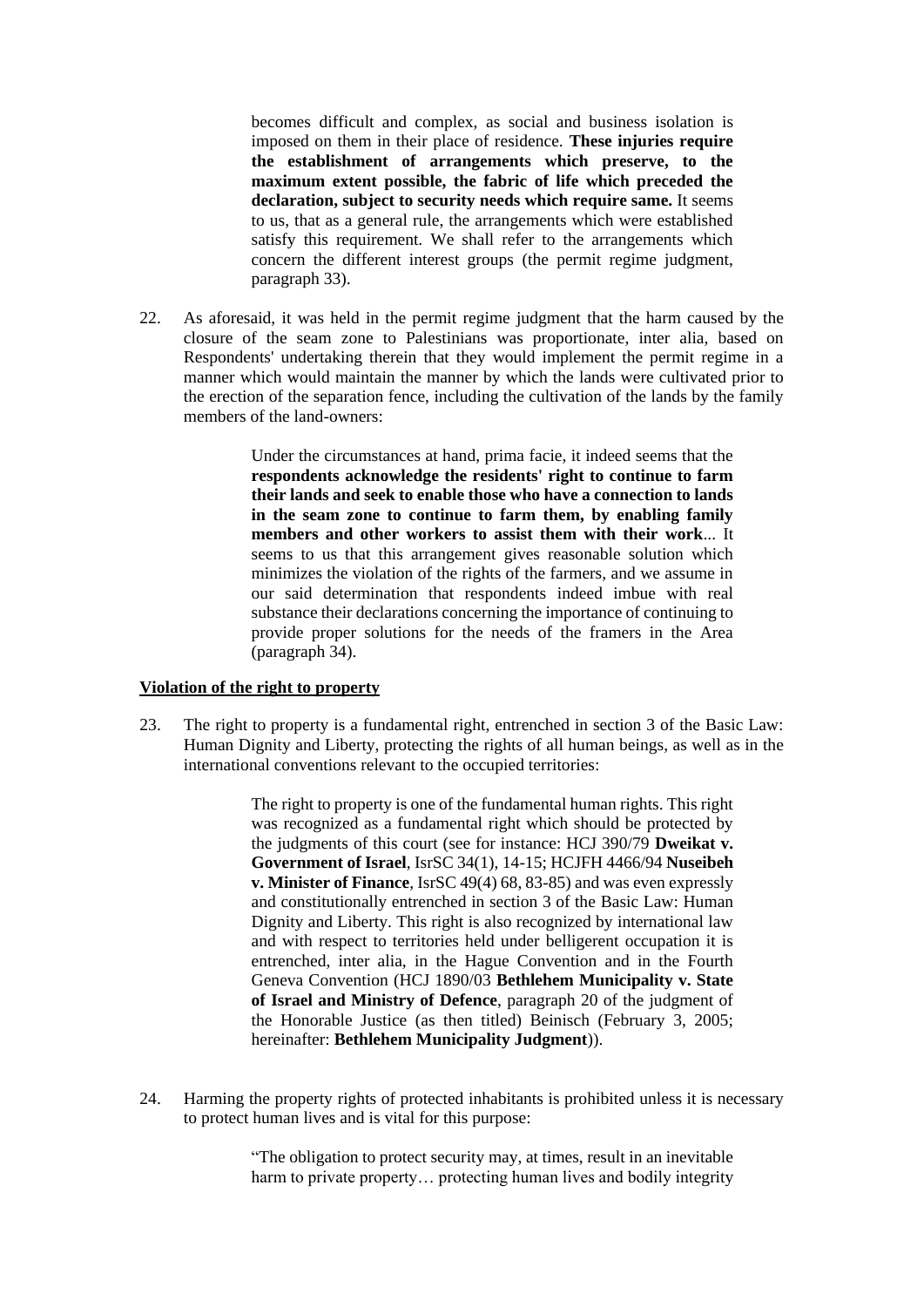stands at the top of the responsibilities of the commander of the area… Along with this right [to life and bodily integrity] stands the right to property of the inhabitants of the area, which is also recognized as a protected fundamental constitutional right. It is recognized as such under constitutional law in Israel according to section 3 of the Basic Law: Human Dignity and Liberty. It is also protected under international law. The violation of property rights, including an individual's right to land, is prohibited according to the rules of war of international law, unless it is necessary for the purpose of combat...

The commander of the area is required to exercise his discretion carefully and meticulously before it issues an order violating the property rights of civilians in an occupied territory. This obligation is imposed on it by virtue of the rules of war in international law as well as by virtue of Israel's internal constitutional law, defining the right to property as a fundamental constitutional right (HCJ 7862/04, **Abu Daher v. The Commander of IDF Forces in Judea and Samaria**, IsrSC 59(5) 368, 376-378 (2005)).

25. Respondent's failure to handle Petitioner's seam zone entry application and approve it harms the family's connection to its land and the ability to cultivate it, and consequently Petitioner's right to property is severely harmed without any justification.

#### **Violation of the right to freedom of movement**

26. The right to freedom of movement within the state is recognized by international law as a fundamental right. This right was entrenched in the Universal Declaration on Human Rights, which was formulated following the second world war:

> Everyone has the right to freedom of movement and residence within the borders of each State (Article 13(1)). [http://www.ohcr.org/EN/UDHR/Documents/UDHR\\_Translations/eng.](http://www.ohcr.org/EN/UDHR/Documents/UDHR_Translations/eng.pdf) [pdf](http://www.ohcr.org/EN/UDHR/Documents/UDHR_Translations/eng.pdf)

and in the International Covenant on Civil and Political Rights from 1966:

Everyone lawfully within the territory of a State shall, within that territory, have the right to liberty of movement and freedom to choose his residence. (Article 12(1))

<http://www.ohcr.org/en/professionalinterest/pages/ccpr.aspx/>

27. The right to freedom of movement was also recognized by Israeli case law as a fundamental right. It was so held in paragraph 15 of the judgment of the Honorable Justice Beinisch in **Bethlehem**:

> Freedom of movement is one of the most fundamental human rights. We have already noted that freedom of movement was recognized by our jurisprudence as an independent fundamental right as well as a right deriving from the right to liberty, and according to some scholars this right also derives from human dignity (see paragraph 15 of the judgment and the references mentioned there). Freedom of movement is also recognized as a fundamental right in international law and this right is entrenched in a host of international treaties.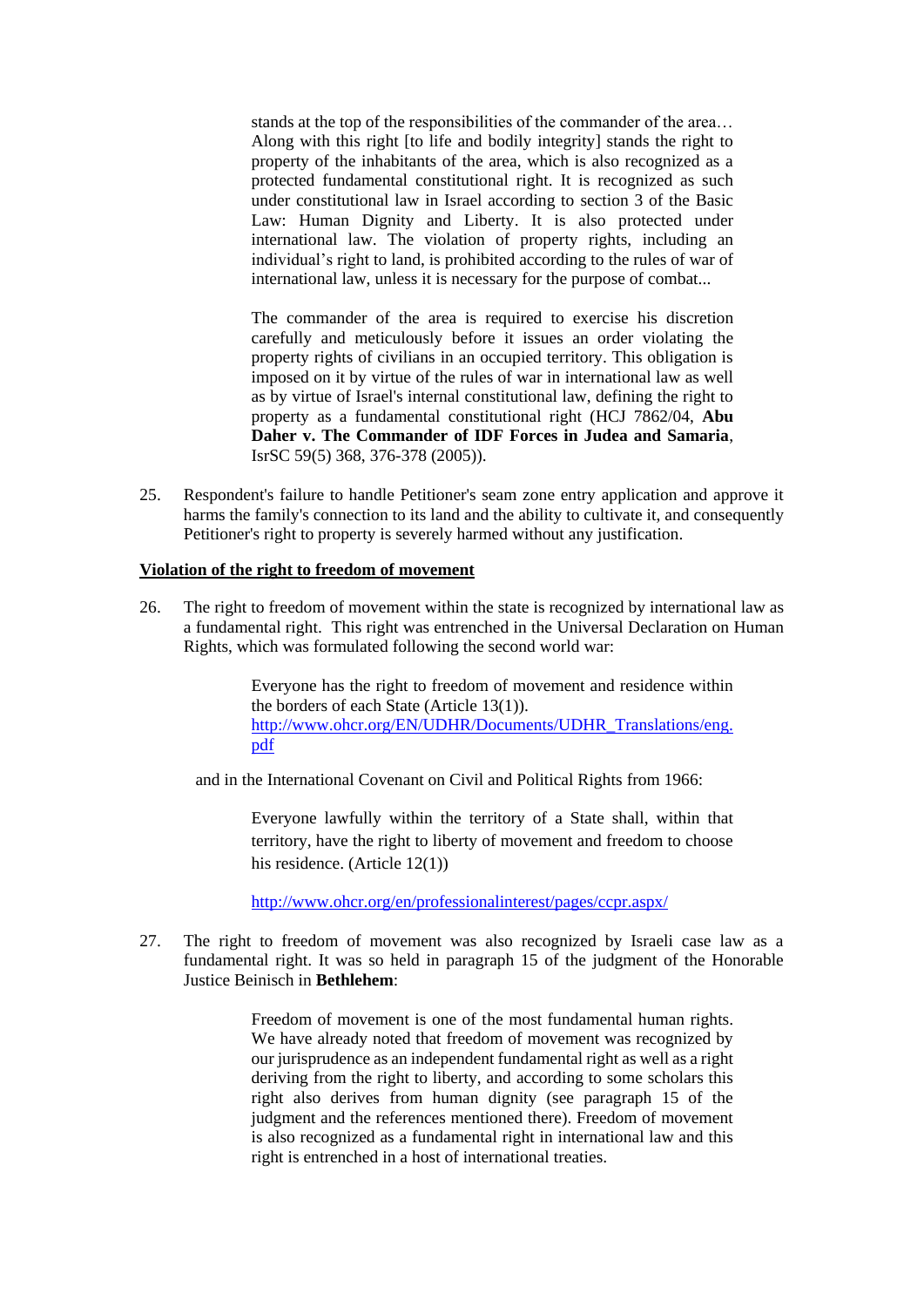28. Israeli law recognizes the right to move within the state as more powerful than the right to move freely between states:

> Freedom of movement – the violated right – is one of the most fundamental rights. This is the case in comparative law. This is the case in our jurisprudence. Referring to the "right of the resident to freely depart the country", Justice Zilberg noted that this right:

> "… is a natural right, recognized as a given, in any country having a democratic regime…" (HCJ 111/53 **Kaufman v. Minister of Interior et al**. [42], page 536).

> The above applies, even more forcefully, to the freedom of movement within the state. Indeed, the freedom to move within the borders of the state is mostly regarded as having a greater constitutional force compared to the freedom to depart the country (see **Daher** [23], page 708). **In most cases, freedom of movement within the state is given a constitutional status similar to that of freedom of speech**. Accordingly, for instance, in Daher [23] the Deputy Vice President, Justice Ben Porat, regarded freedom of movement and freedom of speech as "rights having an equal weight" (*Ibid*) (HCJ 5016/96 **Horev v. Minister of Transport**, IsrSC 51(4) 1, 49 (1997)).

- 29. According to scholarly literature "the more important the purpose of the movement, the greater the constitutional protection that is to be afforded to the right of freedom of movement" (Yaffa Zilbershats "On the Freedom of Movement within the State – following HCJ 5016/96 **Horev v. Minister of Transport** (not yet reported)" **Mishpat U'Mimshal** 4 793, 815 (5758)).
- 30. Petitioner 1 needs for her daughter, the Petitioner, to be able to move freely within the West Bank, to enable her to cultivate her seam zone land, according to the custom acceptable in Palestinian society whereby the family members of the registered owner of the plot take part in the cultivation of the land.
- 31. Respondent's failure to handle Petitioners' application harms Petitioner's ability to access her mother's land and cultivate it, and violates her right to freely move within the state, in a manner involving her family ties, her mother's right to property, the local deeplyrooted customs and her connection to the land which is also expected to pass to her by way of inheritance. The above without any justification and only due to neglect. Considering all of the above, the violation of Petitioner's right to freedom of movement is particularly severe.

#### **Conclusion**

- 32. Respondent's failure to handle Petitioners' application has been preventing the Petitioner, for a long time, and without any clear justification, from regularly accessing the land plot of her mother, Petitioner 1, and from cultivating it. Hence, Petitioners' fundamental rights to property and freedom of movement are severely violated.
- 33. In view of all of the above, the Honorable Court is requested to accept the petition, and direct the Respondent to issue to the Petitioner a permit for agricultural purposes allowing her to regularly and continuously access the plot of her mother, Petitioner 1, all year round.